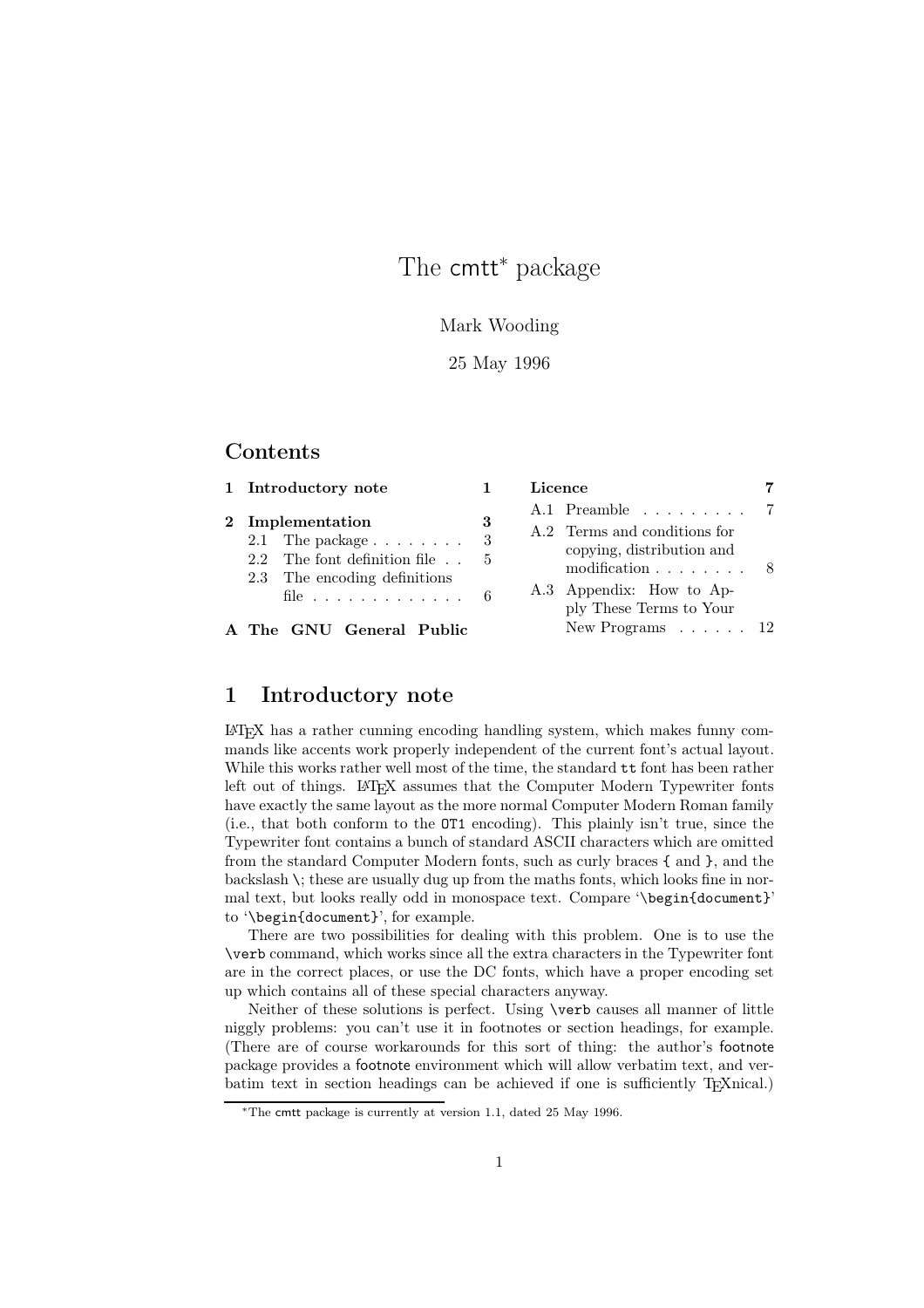Using the DC fonts is fine, although you actually lose a glyph or two. As far as the author is aware, the character ' (an 'unsexed' single quote) is not present in the T1-encoded version of Computer Modern Typewriter, although it is hidden away in the original version. The author has found a need for this character in computer listings, and was horrified to discover that it was replaced by a German single quote character (\quotesinglbase).

This package defines a special encoding for the Computer Modern Typewriter font, so that documents can take advantage of its ASCII characters without resorting to verbatim text. (The main advantage of the DC fonts, that words containing accents can be hyohenated, doesn't really apply to the Typewriter font, since it doesn't allow hyphenation by default anyway.)

There are several files you'll need to create:

- cmtt.sty tells LATEX that there's a new encoding. It also provides some options for customising some aspects of the encoding, and defines some useful commands.
- $m$ TTenc.def describes the encoding to  $\mathbb{F}$ T<sub>E</sub>X: it sets up all the appropriate text commands so that they produce beautiful results.
- mTTcmtt.fd describes the re-encoded version of the font. This is more or less a copy of the file OT1cmtt.fd.

The package accepts some options which may be useful:

- override overrides the meaning of the \ttfamily command (and therefore also the \texttt command too), making it the same as the new \mttfamily command. This isn't the default just in case the change breaks something in an unexpected way.
- t1 informs the package that you're using the T1 encoding, and therefore can borrow some accented characters from the DC version of Computer Modern Typewriter. This will probably be unnecessary, since the package attempts to work out what to do all by itself.
- ot1 forces the package *not* to use the DC version of the Computer Modern Typewriter font for funny accents. Only use this option if the package thinks it should use the DC Typewriter font when it shouldn't.
- \mttfamily The command \mttfamily selects the properly-encoded Typewriter font. It's a declaration which works just like the \ttfamily command, except that comamnds like  $\lambda$  and  $\lambda$  use the characters from the font rather than choosing odd-looking versions from the maths fonts. All of the accent commands still work properly. In fact, some accent commands which didn't work before have been fixed. For example, saying '\texttt{P\'al Erd\H os}' would produce something truly appalling like 'Pál Erdős', which is obviously ghastly. The new encoding handles this properly, and produces 'Pál Erdős'.<sup>1</sup>

\textmtt Font changing commands are much more convenient than th declarations, so

<sup>&</sup>lt;sup>1</sup>This isn't quite perfect. The accent, which isn't actually present in the Typewriter font, is taken from the Computer Modern bold font, but it doesn't look too bad. However, if you pass the option t1 to the cmtt package when you load it, the accent will be taken from the DC Typewriter font, and it will look totally wonderful.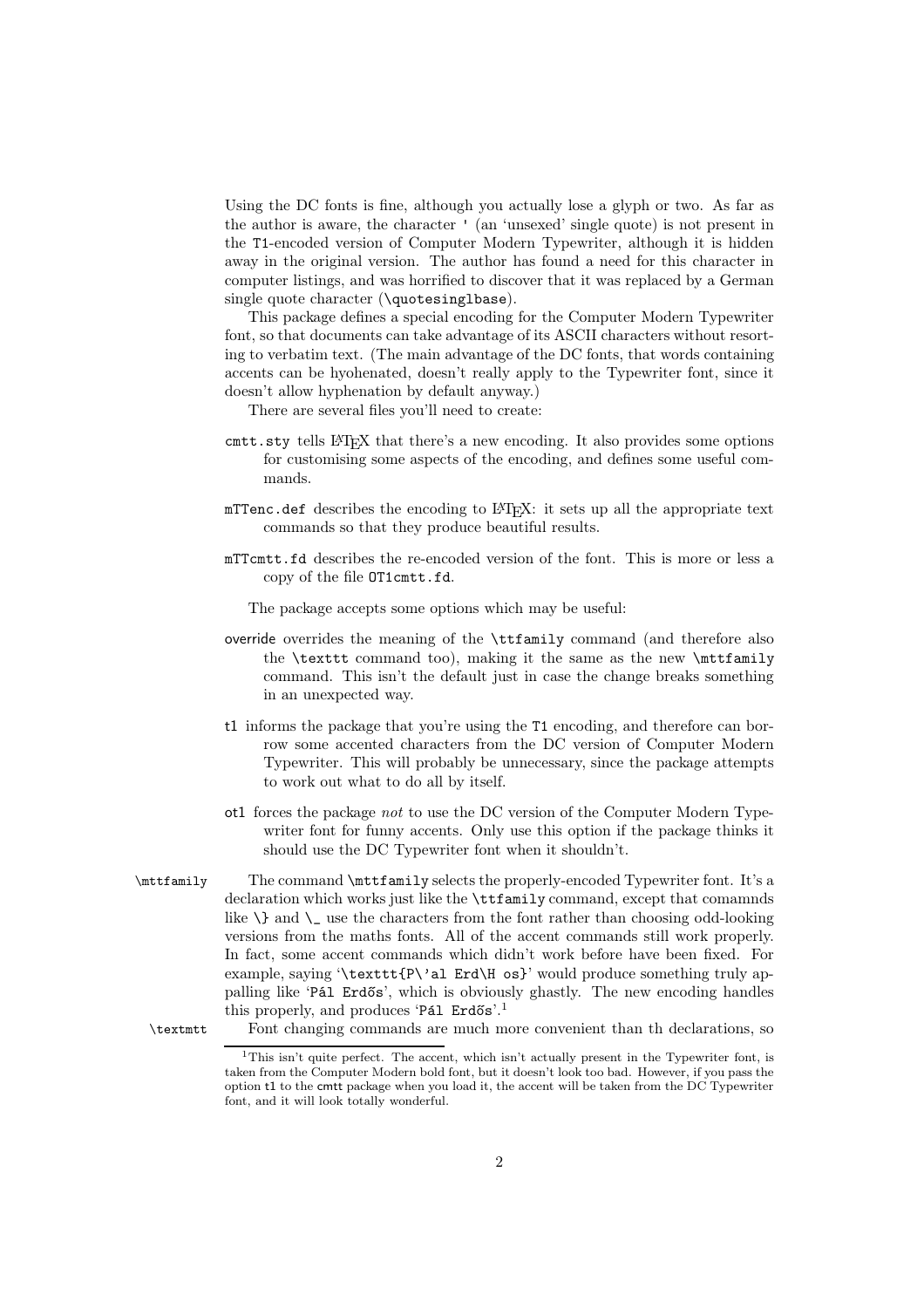a command \textmtt is provided: it just typesets its argument in the re-encoded Typewriter font.

\mtt Rather more excitingly, the \mtt command allows you to generate almostverbatim text very easily, without any of the restrictions of the \verb command. This command was inspired by something which David Carlisle said to me in an email correspondence regarding the overuse of verbatim commands.

\mtt redefines several 'short' commands to typeset the obvious characters. The complete list is shown below: there are some oddities, so watch out.

As well as redefining these commands, \mtt will endeavour to make single special characters display themselves in a verbatim-like way. This only works on 'active' characters (like  $\tilde{\ }$ ), and \mtt makes no attempt to change the category codes of any characters.

Among other things, you'll probably noticed that several accent-making commands have been redefined. You can still use these accents through the  $\a$  command, by saying  $\a', \a'$  and so on, as in the tabbing environment.

There are also some oddities in the table:  $|$  and " can be accessed easily without playing with silly commands. Well, that's almost the case: these two characters are both often used as 'short' verbatim commands, so they are forced back to their normal meanings so you can type them.

Finally, a word on spacing. The  $\setminus_{\square}$  command has been hijacked to produce a funny 'visible space' character. You can still produce multiple spaces by saying something like  $\Box$ {} $\Box$ {}... $\Box$ }, which is a bit contrived, but that's tough. Also,  $\tilde{\phantom{a}}$ has been stolen so that you can type  $\tilde{ }$  characters (e.g., in URLs), so the only way you can tpye a nonbreaking space is by using the \nobreakspace command, which is a bit of a mouthful. There's an abbreviation, though: \nbsp now means exactly the same thing.

Was that not all supremely useful? Oh, just a note: this document doesn't use a single verbatim command or environment (except in the listings, where it's unavoidable) – it's all done with  $\{\text{mtt}\}.$ 

## 2 Implementation

### 2.1 The package

1  $\langle *sty \rangle$ 

I'll start with some options handling.

- 2 \newif\ifcmtt@override
- 3 \newif\ifcmtt@dcfonts

```
4 \def\@tempa{T1}\ifx\encodingdefault\@tempa
```

```
5 \cmtt@dcfontstrue
```

```
6 \setminus fi
```
7 \DeclareOption{override}{\cmtt@overridetrue}

```
8 \DeclareOption{t1}{\cmtt@dcfontstrue}
```

```
9 \DeclareOption{ot1}{\cmtt@dcfontsfalse}
```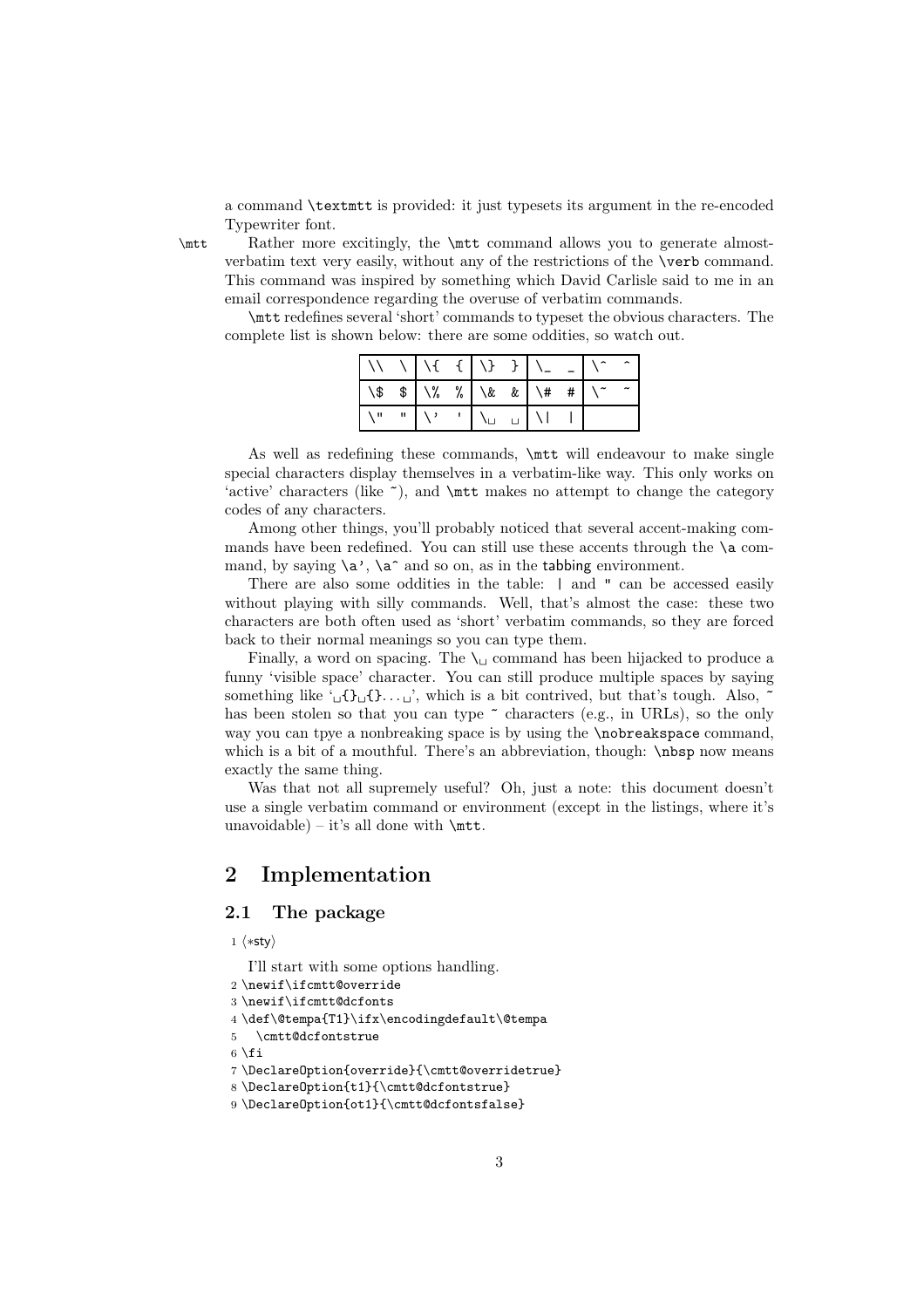```
10 \ProcessOptions
```
This bit is really trivial. I'll just declare the font encoding. Oh, that was easy. 11 \DeclareFontEncoding{mTT}{}{}

Wait: there's a problem. LATEX will now complain bitterly that it can't find the font mTT/cmr/m/n, which is readonable, since I haven't declared any such font. The following line should sort this out,

12 \DeclareFontSubstitution{mTT}{cmtt}{m}{n}

Now I'd better load all the text commands I'll need when in this funny font variant.

13 \input{mTTenc.def}

\mttfamily \textmtt Finally, I'll need to define a command which switches to this funny font, and a \text. . . command for it.

```
14 \DeclareRobustCommand{\mttfamily}{%
15 \fontencoding{mTT}\fontfamily{\ttdefault}\selectfont%
16 }
17 \DeclareTextFontCommand{\textmtt}{\mttfamily}
```
If an override was requested, make \ttfamily the same as \mttfamily.

```
18 \ifcmtt@override
19 \let\ttfamily\mttfamily
20 \fi
```
Well, that's all that's needed for the font definition. Here's a command which will typeset its argument in the typewriter font, allowing easy access to all the funny characters, and printing them properly in the correct font (which  $\setminus \{$  doesn't do, for example).

\mtt@setchar This macro assigns the given meaning to the given control sequence. Also, if the character named in the control sequence is currently set active, it will set the active meaning of the character to the same value.

```
21 \def\mtt@setchar#1#2{%
22 \ifx#1#2\chardef#1'#1\else\let#1#2\fi%
23 \ifnum\catcode'#1=13%
24 \begingroup%
25 \lccode'\~='#1%
26 \lowercase{\endgroup\let~#1}%
27 \fi%
28 }
```
\mtt@chars This macro lists the various control sequences which should be set up, so that they can be easily added to.

29 \def\mtt@chars{%

```
30 \dot{\text{4}} \do \# \#%
31 \do\%\%%
```
- 32 \do\&\&%
- 33 \do\^\^%
- $34 \text{ do}\text{-}\text{-}\text{%}$
- 35 \do\'\textquotesingl%
- 36 \do\"\textquotedbl%
- 37 \do\|\textbar%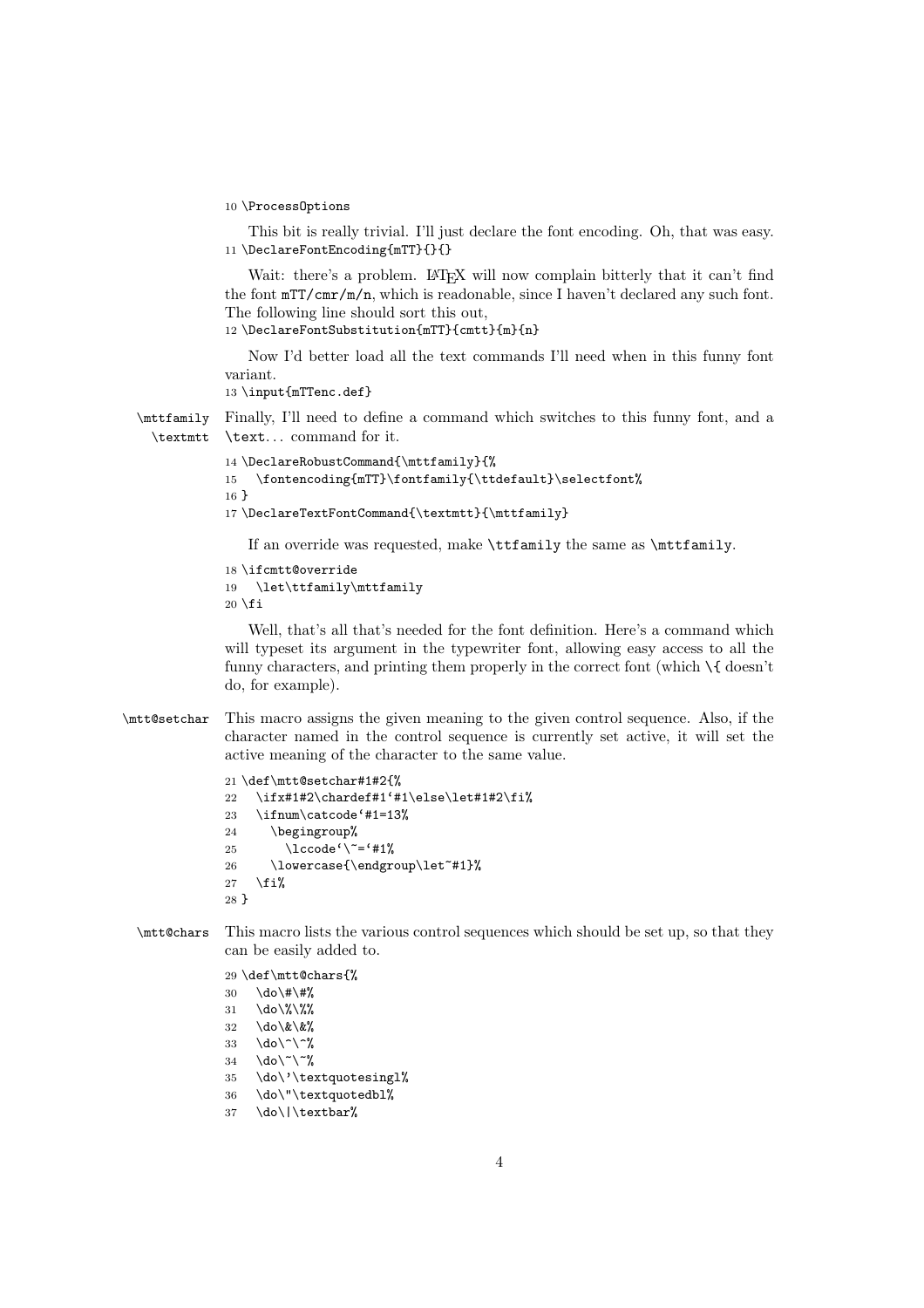```
38 \do\$\textdollar%
39 \do\_\textunderscore%
40 \do\{\textbraceleft%
41 \do\}\textbraceright%
42 \do\\\textbackslash%
43 \do\ \textvisiblespace%
44 }
```
\mtt@do This just sets up all the special characters listed above. It's a simple abbreviation, really.

\def\mtt@do{\let\do\mtt@setchar\mtt@chars}

\mtt And finally, the macro itself. Ta-da!

\DeclareRobustCommand\mtt[1]{\textmtt{\mtt@do#1}}

\@tabacckludge The otherwise almost totally perfect \@tabacckludge gets very upset when its argument is an active character. (If you're wondering, this is the command which is responsible for the behaviour of the  $\a$  command.) Adding a  $\string$  makes everything work perfectly.

```
47 \def\@tabacckludge#1{%
48 \expandafter\@changed@cmd\csname\string#1\endcsname\relax%
49 }
50 \let\a\@tabacckludge
```
\nbsp Make an abbreviation for \nobreakspace.

\let\nbsp\nobreakspace

I think that's all that I have to do for the package. If there's any more to do, I'll add it later.

 $\langle$ /sty $\rangle$ 

### 2.2 The font definition file

This is obviously copied almost verbatim from the file  $\text{OT1cm}$ t.fd.

```
53 \langle *fd \rangle54 \DeclareFontFamily{mTT}{cmtt}{\hyphenchar\font\m@ne}
55 \DeclareFontShape{mTT}{cmtt}{m}{n}{
56 <5> <6> <7> <8> cmtt8
57 <9> cmtt9
58 <10> <10.95> cmtt10
59 <12> <14.4> <17.28> <20.74> <24.88> cmtt12
60 }{}
61 \DeclareFontShape{mTT}{cmtt}{m}{it}{
62 <5> <6> <7> <8> <9> <10> <10.95> <12> <14.4> <17.28> <20.74> <24.88>
63 cmitt10
64 }{}
65 \DeclareFontShape{mTT}{cmtt}{m}{sl}{
66 <5> <6> <7> <8> <9> <10> <10.95> <12> <14.4> <17.28> <20.74> <24.88>
67 cmsltt10
68 }{}
69 \DeclareFontShape{mTT}{cmtt}{m}{sc}{
```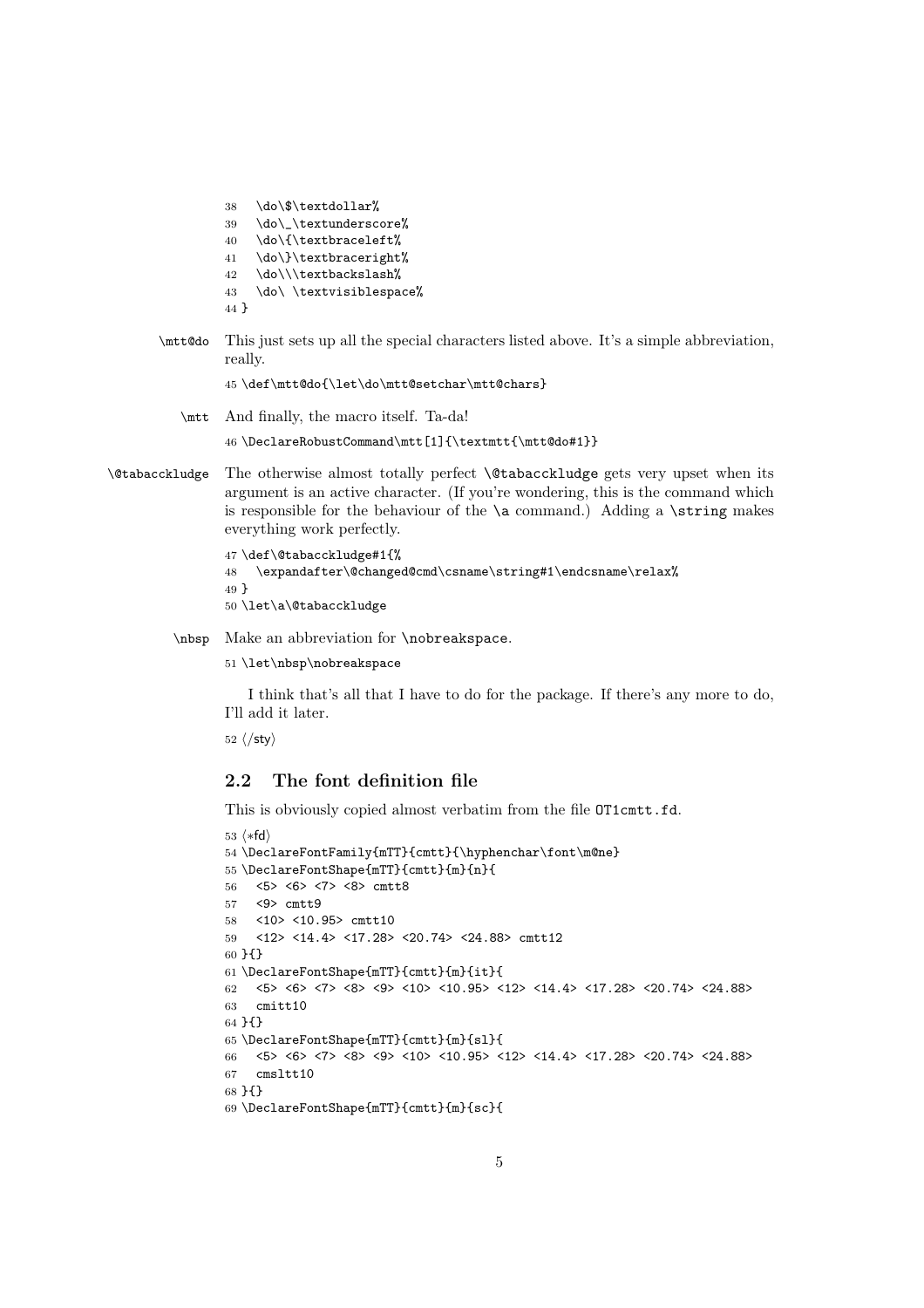```
70 <5> <6> <7> <8> <9> <10> <10.95> <12> <14.4> <17.28> <20.74> <24.88>
71 cmtcsc10
72 }{}
73 \DeclareFontShape{mTT}{cmtt}{m}{ui} {<->sub * cmtt/m/it} {}
74 \DeclareFontShape{mTT}{cmtt}{bx}{n} {<->sub * cmtt/m/n} {}
75 \DeclareFontShape{mTT}{cmtt}{bx}{it} {<->sub * cmtt/m/it} {}
76 \DeclareFontShape{mTT}{cmtt}{bx}{ui} {<->sub * cmtt/m/it} {}
77 \langle/fd\rangle
```
### 2.3 The encoding definitions file

I've saved the trickiest bit until last. This file defines the mappings from text commands to glyphs in the font.

 $78 \langle *def \rangle$ 

First for some fun with accents. The cmtt font doesn't contain all of the accents which the other Computer Modern fonts do, because those slots contain the standard ASCII characters which usually have to be 'borrowed' from the maths fonts.

Anyway, there's a load which don't need any special treatment. These are chosen from the OT1 encoding by default anyway, so I needn't bother unless I'm really bothered about speed. I'm not, so I'll save the memory.

Following the example of the T<sub>E</sub>Xbook, I'll use the bold roman font for accents, so that they don't look really spindly. This is actually remarkably difficult to do, because the NFSS keeps getting in the way. I'll look after the old font name in a macro (it's handy that NFSS maintains this for me) and change to a known font, do the accent, change font back again, do the argument to the accent, and then close the group I did all of this in, so that no-one else notices what a naughty chap I am, really. This is startlingly evil.

```
79 \def\cmtt@accent#1#2{{%
80 \let\@old@font\font@name%
81 \ifcmtt@dcfonts%
82 \fontencoding{T1}\selectfont%
83 \else%
84 \usefont{OT1}{cmr}{bx}{n}%
85 \fi%
86 #1{\@old@font#2}%
87 }}
```
And now for the actual offending accents.

```
88 \DeclareTextCommand{\H}{mTT}{\cmtt@accent\H}
89 \DeclareTextCommand{\.}{mTT}{\cmtt@accent\.}
```
The 'under' accents are all OK, so I shan't bother to define them either. Similarly, lots of the text symbol commands are fine as they are by default and I don't need to try and define them again.

This, then, is the remaining commands which really need sorting out. (By the way, the only reason I've redefined \textellipsis is because otherwise it will mess up the nice monospacing.)

```
90 \DeclareTextSymbol{\textbackslash}{mTT}{92}
91 \DeclareTextSymbol{\textbar}{mTT}{124}
92 \DeclareTextSymbol{\textbraceleft}{mTT}{123}
```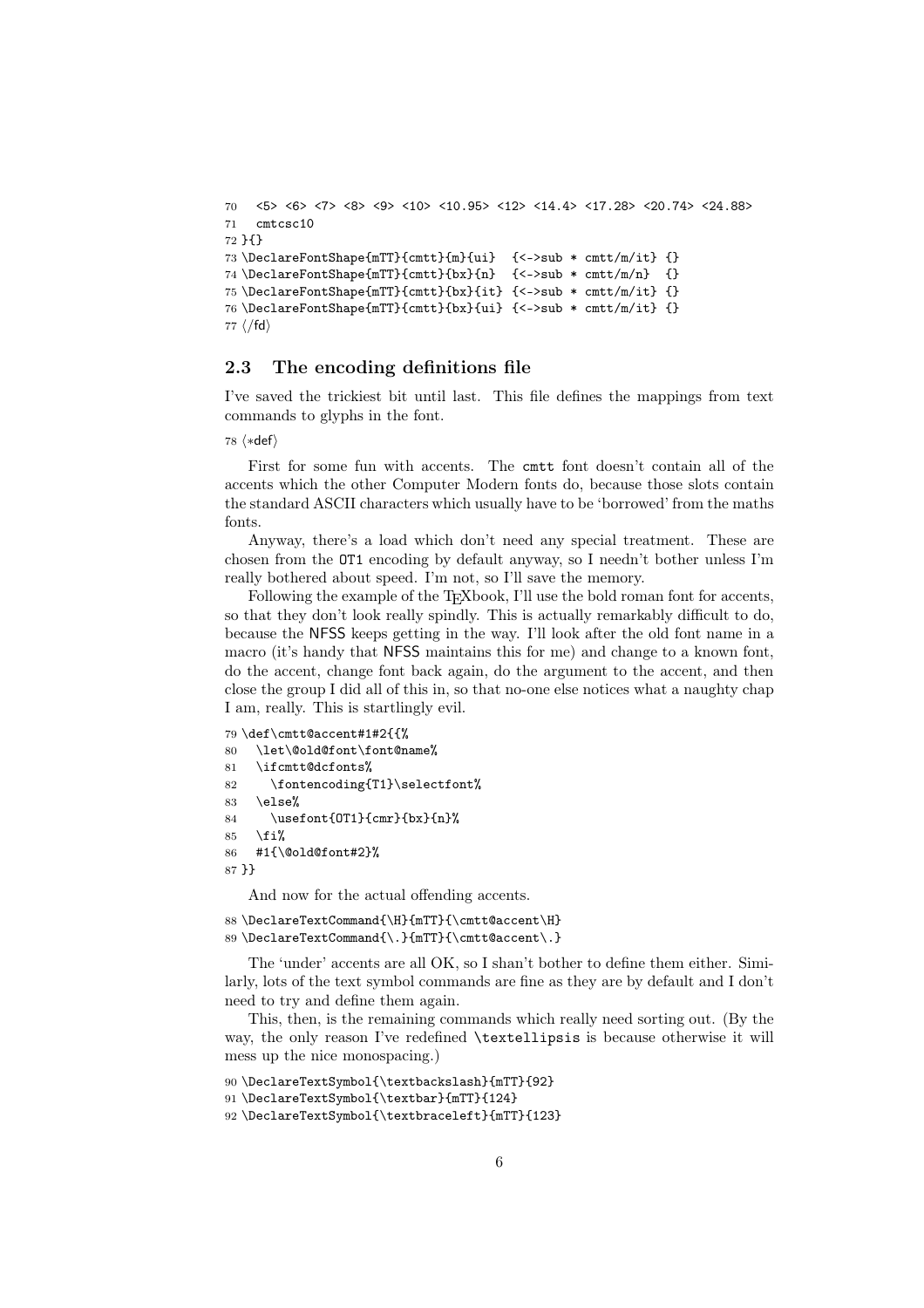```
93 \DeclareTextSymbol{\textbraceright}{mTT}{125}
94 \DeclareTextSymbol{\textless}{mTT}{60}
95 \DeclareTextSymbol{\textgreater}{mTT}{62}
96 \DeclareTextSymbol{\textunderscore}{mTT}{95}
97 \DeclareTextSymbol{\textvisiblespace}{mTT}{32}
98 \DeclareTextCommand{\textellipsis}{mTT}{...}
99 \DeclareTextSymbol{\textquotedbl}{mTT}{34}
100 \DeclareTextSymbol{\textquotesingl}{mTT}{13}
```
That's all there is. Please return to your homes.

# Appendix

## A The GNU General Public Licence

The following is the text of the GNU General Public Licence, under the terms of which this software is distrubuted.

## GNU GENERAL PUBLIC LICENSE

Version 2, June 1991

Copyright (C) 1989, 1991 Free Software Foundation, Inc. 675 Mass Ave, Cambridge, MA 02139, USA Everyone is permitted to copy and distribute verbatim copies of this license document, but changing it is not allowed.

### A.1 Preamble

The licenses for most software are designed to take away your freedom to share and change it. By contrast, the GNU General Public License is intended to guarantee your freedom to share and change free software—to make sure the software is free for all its users. This General Public License applies to most of the Free Software Foundation's software and to any other program whose authors commit to using it. (Some other Free Software Foundation software is covered by the GNU Library General Public License instead.) You can apply it to your programs, too.

When we speak of free software, we are referring to freedom, not price. Our General Public Licenses are designed to make sure that you have the freedom to distribute copies of free software (and charge for this service if you wish), that you receive source code or can get it if you want it, that you can change the software or use pieces of it in new free programs; and that you know you can do these things.

To protect your rights, we need to make restrictions that forbid anyone to deny you these rights or to ask you to surrender the rights. These restrictions translate to certain responsibilities for you if you distribute copies of the software, or if you modify it.

For example, if you distribute copies of such a program, whether gratis or for a fee, you must give the recipients all the rights that you have. You must make sure that they, too, receive or can get the source code. And you must show them these terms so they know their rights.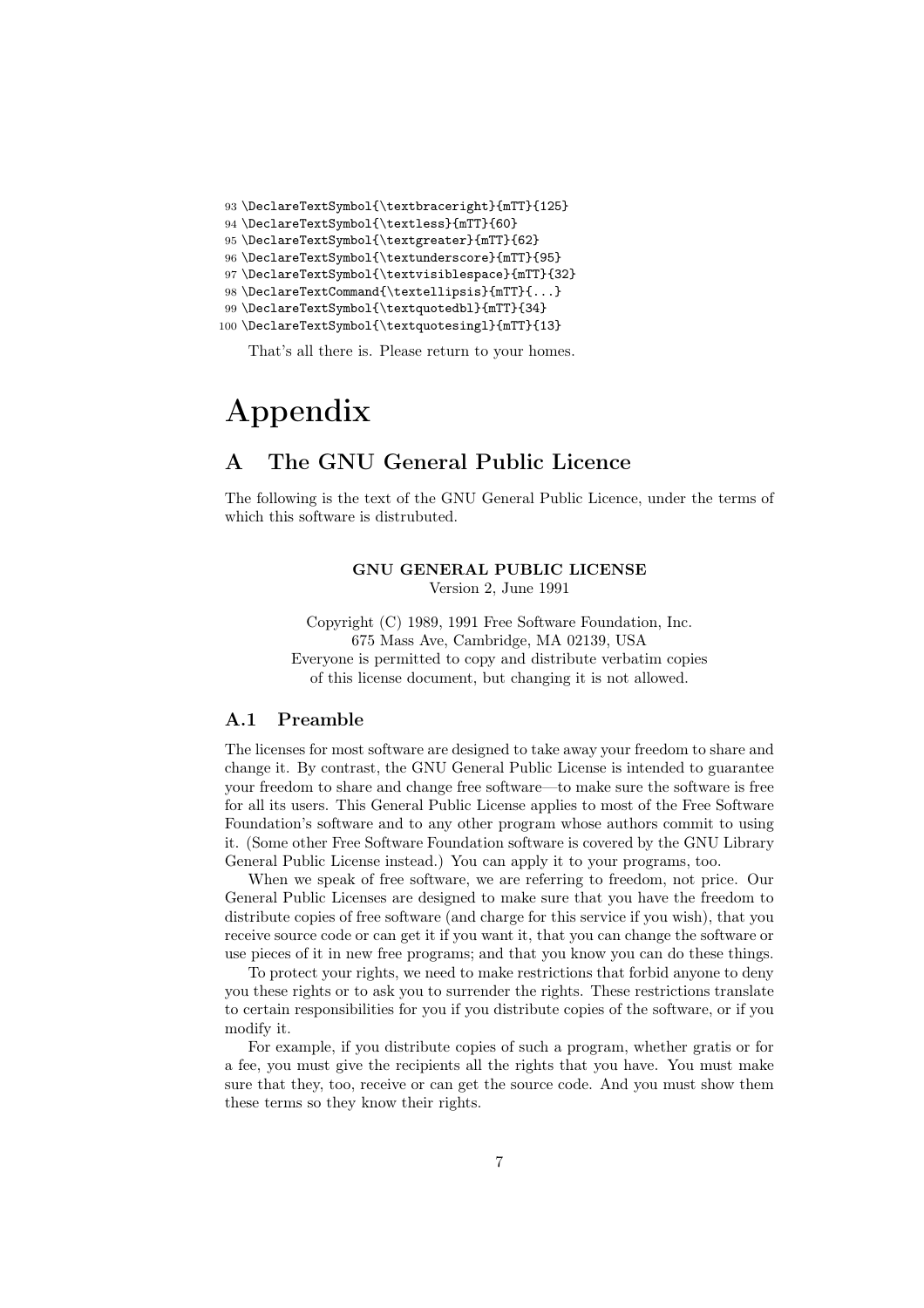We protect your rights with two steps: (1) copyright the software, and (2) offer you this license which gives you legal permission to copy, distribute and/or modify the software.

Also, for each author's protection and ours, we want to make certain that everyone understands that there is no warranty for this free software. If the software is modified by someone else and passed on, we want its recipients to know that what they have is not the original, so that any problems introduced by others will not reflect on the original authors' reputations.

Finally, any free program is threatened constantly by software patents. We wish to avoid the danger that redistributors of a free program will individually obtain patent licenses, in effect making the program proprietary. To prevent this, we have made it clear that any patent must be licensed for everyone's free use or not licensed at all.

The precise terms and conditions for copying, distribution and modification follow.

## A.2 Terms and conditions for copying, distribution and modification

0. This License applies to any program or other work which contains a notice placed by the copyright holder saying it may be distributed under the terms of this General Public License. The "Program", below, refers to any such program or work, and a "work based on the Program" means either the Program or any derivative work under copyright law: that is to say, a work containing the Program or a portion of it, either verbatim or with modifications and/or translated into another language. (Hereinafter, translation is included without limitation in the term "modification".) Each licensee is addressed as "you".

Activities other than copying, distribution and modification are not covered by this License; they are outside its scope. The act of running the Program is not restricted, and the output from the Program is covered only if its contents constitute a work based on the Program (independent of having been made by running the Program). Whether that is true depends on what the Program does.

1. You may copy and distribute verbatim copies of the Program's source code as you receive it, in any medium, provided that you conspicuously and appropriately publish on each copy an appropriate copyright notice and disclaimer of warranty; keep intact all the notices that refer to this License and to the absence of any warranty; and give any other recipients of the Program a copy of this License along with the Program.

You may charge a fee for the physical act of transferring a copy, and you may at your option offer warranty protection in exchange for a fee.

2. You may modify your copy or copies of the Program or any portion of it, thus forming a work based on the Program, and copy and distribute such modifications or work under the terms of Section 1 above, provided that you also meet all of these conditions: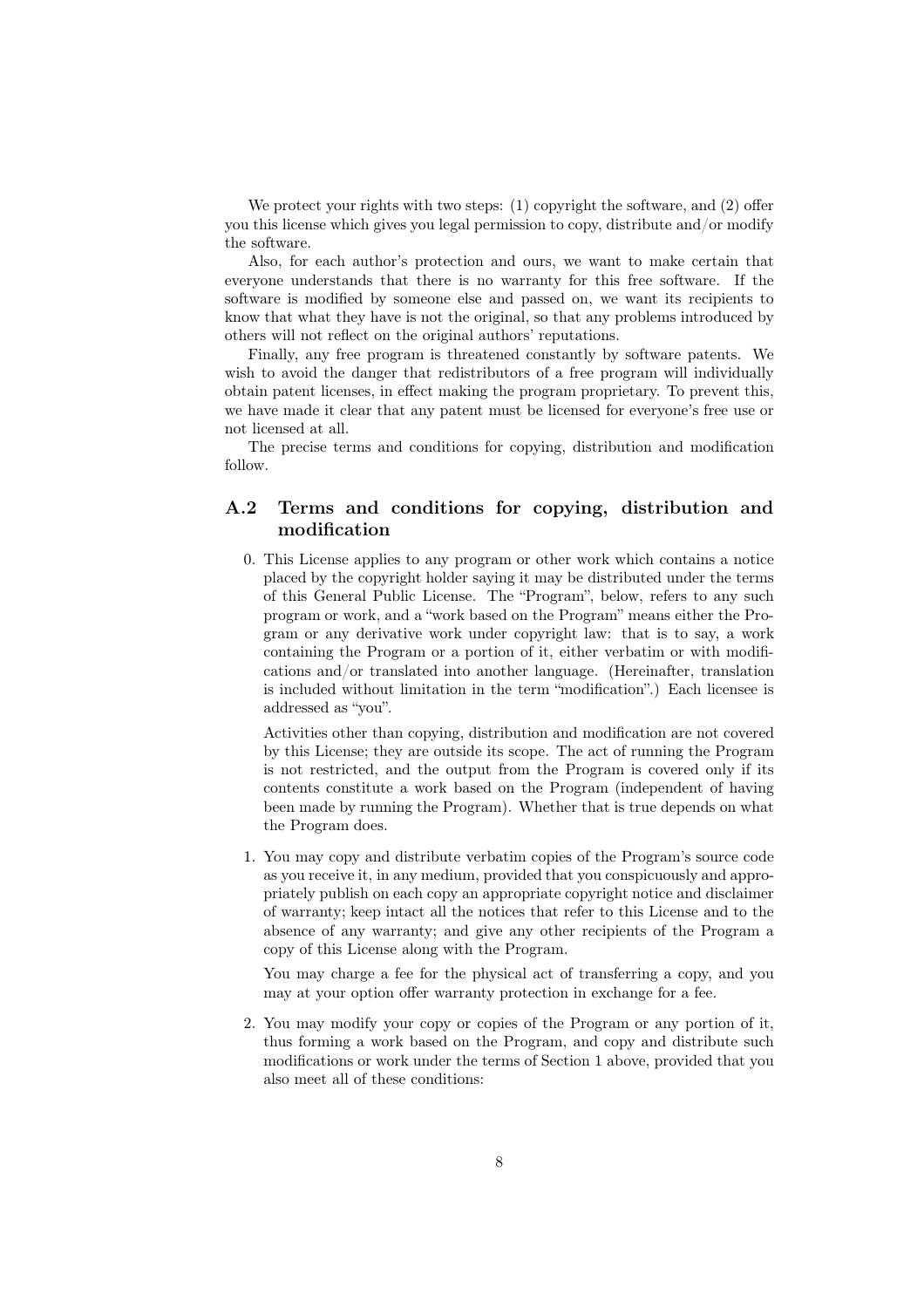- (a) You must cause the modified files to carry prominent notices stating that you changed the files and the date of any change.
- (b) You must cause any work that you distribute or publish, that in whole or in part contains or is derived from the Program or any part thereof, to be licensed as a whole at no charge to all third parties under the terms of this License.
- (c) If the modified program normally reads commands interactively when run, you must cause it, when started running for such interactive use in the most ordinary way, to print or display an announcement including an appropriate copyright notice and a notice that there is no warranty (or else, saying that you provide a warranty) and that users may redistribute the program under these conditions, and telling the user how to view a copy of this License. (Exception: if the Program itself is interactive but does not normally print such an announcement, your work based on the Program is not required to print an announcement.)

These requirements apply to the modified work as a whole. If identifiable sections of that work are not derived from the Program, and can be reasonably considered independent and separate works in themselves, then this License, and its terms, do not apply to those sections when you distribute them as separate works. But when you distribute the same sections as part of a whole which is a work based on the Program, the distribution of the whole must be on the terms of this License, whose permissions for other licensees extend to the entire whole, and thus to each and every part regardless of who wrote it.

Thus, it is not the intent of this section to claim rights or contest your rights to work written entirely by you; rather, the intent is to exercise the right to control the distribution of derivative or collective works based on the Program.

In addition, mere aggregation of another work not based on the Program with the Program (or with a work based on the Program) on a volume of a storage or distribution medium does not bring the other work under the scope of this License.

- 3. You may copy and distribute the Program (or a work based on it, under Section 2) in object code or executable form under the terms of Sections 1 and 2 above provided that you also do one of the following:
	- (a) Accompany it with the complete corresponding machine-readable source code, which must be distributed under the terms of Sections 1 and 2 above on a medium customarily used for software interchange; or,
	- (b) Accompany it with a written offer, valid for at least three years, to give any third party, for a charge no more than your cost of physically performing source distribution, a complete machine-readable copy of the corresponding source code, to be distributed under the terms of Sections 1 and 2 above on a medium customarily used for software interchange; or,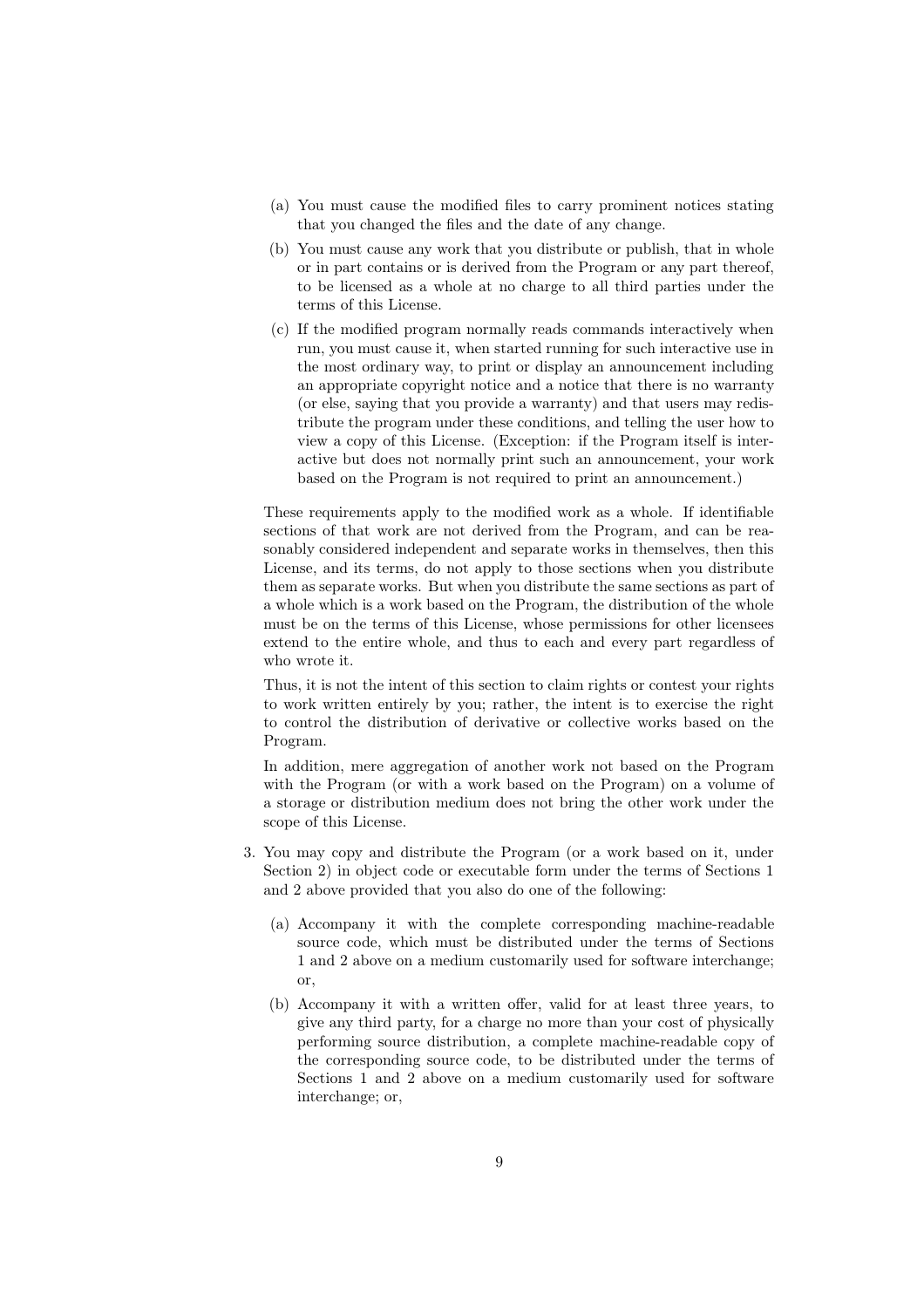(c) Accompany it with the information you received as to the offer to distribute corresponding source code. (This alternative is allowed only for noncommercial distribution and only if you received the program in object code or executable form with such an offer, in accord with Subsection b above.)

The source code for a work means the preferred form of the work for making modifications to it. For an executable work, complete source code means all the source code for all modules it contains, plus any associated interface definition files, plus the scripts used to control compilation and installation of the executable. However, as a special exception, the source code distributed need not include anything that is normally distributed (in either source or binary form) with the major components (compiler, kernel, and so on) of the operating system on which the executable runs, unless that component itself accompanies the executable.

If distribution of executable or object code is made by offering access to copy from a designated place, then offering equivalent access to copy the source code from the same place counts as distribution of the source code, even though third parties are not compelled to copy the source along with the object code.

- 4. You may not copy, modify, sublicense, or distribute the Program except as expressly provided under this License. Any attempt otherwise to copy, modify, sublicense or distribute the Program is void, and will automatically terminate your rights under this License. However, parties who have received copies, or rights, from you under this License will not have their licenses terminated so long as such parties remain in full compliance.
- 5. You are not required to accept this License, since you have not signed it. However, nothing else grants you permission to modify or distribute the Program or its derivative works. These actions are prohibited by law if you do not accept this License. Therefore, by modifying or distributing the Program (or any work based on the Program), you indicate your acceptance of this License to do so, and all its terms and conditions for copying, distributing or modifying the Program or works based on it.
- 6. Each time you redistribute the Program (or any work based on the Program), the recipient automatically receives a license from the original licensor to copy, distribute or modify the Program subject to these terms and conditions. You may not impose any further restrictions on the recipients' exercise of the rights granted herein. You are not responsible for enforcing compliance by third parties to this License.
- 7. If, as a consequence of a court judgment or allegation of patent infringement or for any other reason (not limited to patent issues), conditions are imposed on you (whether by court order, agreement or otherwise) that contradict the conditions of this License, they do not excuse you from the conditions of this License. If you cannot distribute so as to satisfy simultaneously your obligations under this License and any other pertinent obligations, then as a consequence you may not distribute the Program at all. For example, if a patent license would not permit royalty-free redistribution of the Program by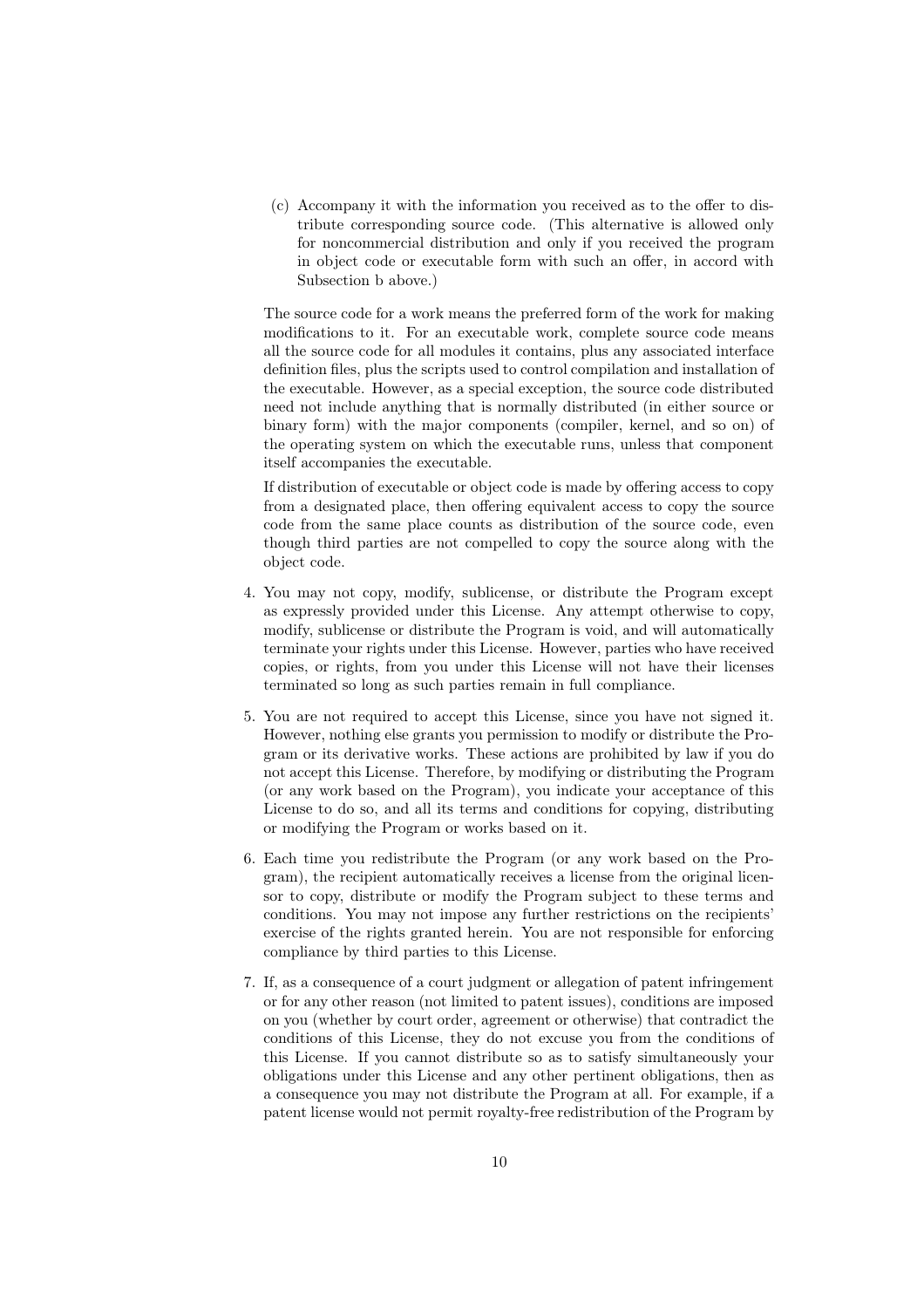all those who receive copies directly or indirectly through you, then the only way you could satisfy both it and this License would be to refrain entirely from distribution of the Program.

If any portion of this section is held invalid or unenforceable under any particular circumstance, the balance of the section is intended to apply and the section as a whole is intended to apply in other circumstances.

It is not the purpose of this section to induce you to infringe any patents or other property right claims or to contest validity of any such claims; this section has the sole purpose of protecting the integrity of the free software distribution system, which is implemented by public license practices. Many people have made generous contributions to the wide range of software distributed through that system in reliance on consistent application of that system; it is up to the author/donor to decide if he or she is willing to distribute software through any other system and a licensee cannot impose that choice.

This section is intended to make thoroughly clear what is believed to be a consequence of the rest of this License.

- 8. If the distribution and/or use of the Program is restricted in certain countries either by patents or by copyrighted interfaces, the original copyright holder who places the Program under this License may add an explicit geographical distribution limitation excluding those countries, so that distribution is permitted only in or among countries not thus excluded. In such case, this License incorporates the limitation as if written in the body of this License.
- 9. The Free Software Foundation may publish revised and/or new versions of the General Public License from time to time. Such new versions will be similar in spirit to the present version, but may differ in detail to address new problems or concerns.

Each version is given a distinguishing version number. If the Program specifies a version number of this License which applies to it and "any later version", you have the option of following the terms and conditions either of that version or of any later version published by the Free Software Foundation. If the Program does not specify a version number of this License, you may choose any version ever published by the Free Software Foundation.

10. If you wish to incorporate parts of the Program into other free programs whose distribution conditions are different, write to the author to ask for permission. For software which is copyrighted by the Free Software Foundation, write to the Free Software Foundation; we sometimes make exceptions for this. Our decision will be guided by the two goals of preserving the free status of all derivatives of our free software and of promoting the sharing and reuse of software generally.

#### NO WARRANTY

11. Because the Program is licensed free of charge, there is no warranty for the Program, to the extent permitted by applicable law. except when otherwise stated in writing the copyright holders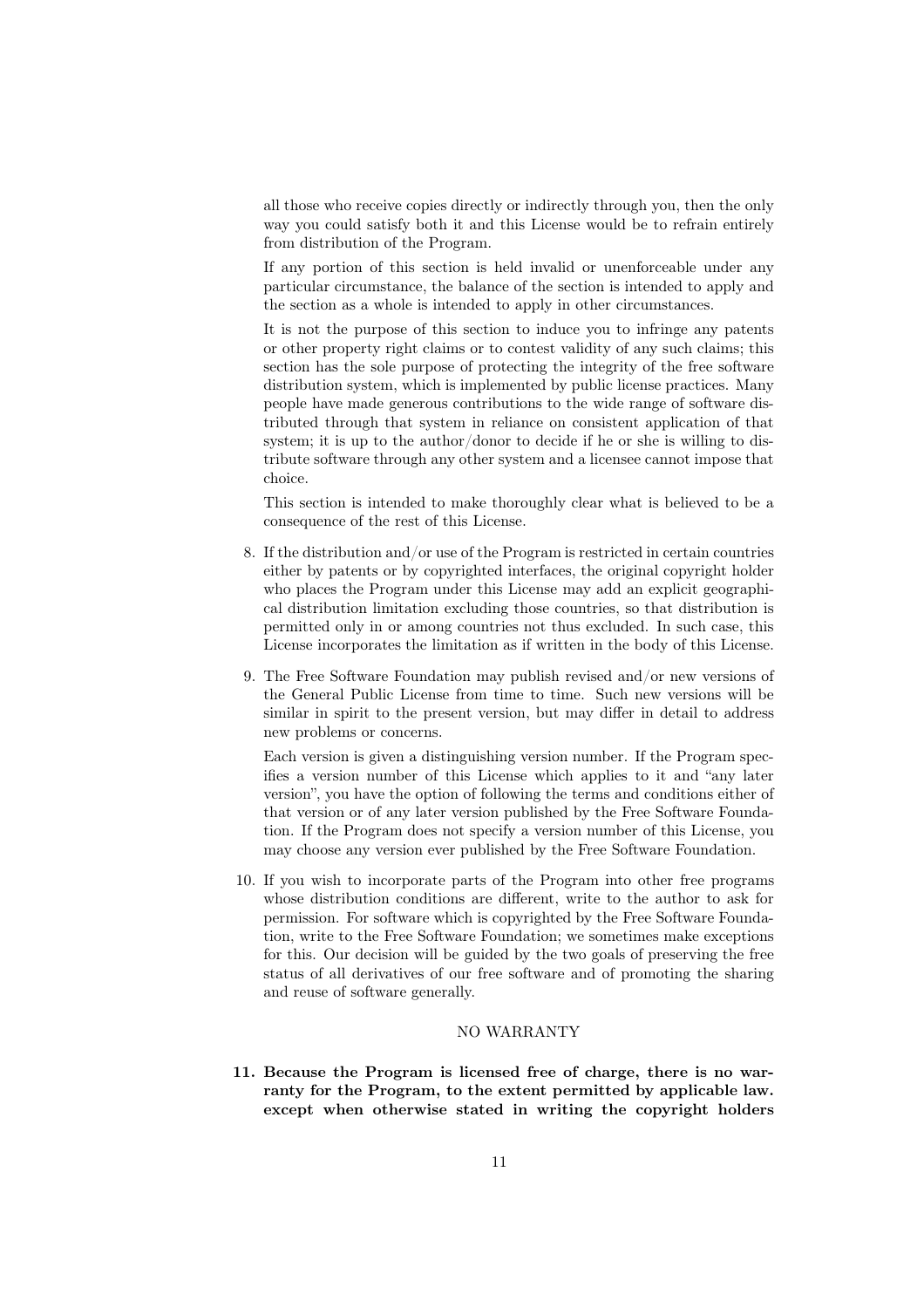and/or other parties provide the program "as is" without warranty of any kind, either expressed or implied, including, but not limited to, the implied warranties of merchantability and fitness for a particular purpose. The entire risk as to the quality and performance of the Program is with you. Should the Program prove defective, you assume the cost of all necessary servicing, repair or correction.

12. In no event unless required by applicable law or agreed to in writing will any copyright holder, or any other party who may modify and/or redistribute the program as permitted above, be liable to you for damages, including any general, special, incidental or consequential damages arising out of the use or inability to use the program (including but not limited to loss of data or data being rendered inaccurate or losses sustained by you or third parties or a failure of the Program to operate with any other programs), even if such holder or other party has been advised of the possibility of such damages.

### END OF TERMS AND CONDITIONS

## A.3 Appendix: How to Apply These Terms to Your New Programs

If you develop a new program, and you want it to be of the greatest possible use to the public, the best way to achieve this is to make it free software which everyone can redistribute and change under these terms.

To do so, attach the following notices to the program. It is safest to attach them to the start of each source file to most effectively convey the exclusion of warranty; and each file should have at least the "copyright" line and a pointer to where the full notice is found.

<one line to give the program's name and a brief idea of what it does.> Copyright (C) 19yy <name of author>

This program is free software; you can redistribute it and/or modify it under the terms of the GNU General Public License as published by the Free Software Foundation; either version 2 of the License, or (at your option) any later version.

This program is distributed in the hope that it will be useful, but WITHOUT ANY WARRANTY; without even the implied warranty of MERCHANTABILITY or FITNESS FOR A PARTICULAR PURPOSE. See the GNU General Public License for more details.

You should have received a copy of the GNU General Public License along with this program; if not, write to the Free Software Foundation, Inc., 675 Mass Ave, Cambridge, MA 02139, USA.

Also add information on how to contact you by electronic and paper mail. If the program is interactive, make it output a short notice like this when it starts in an interactive mode: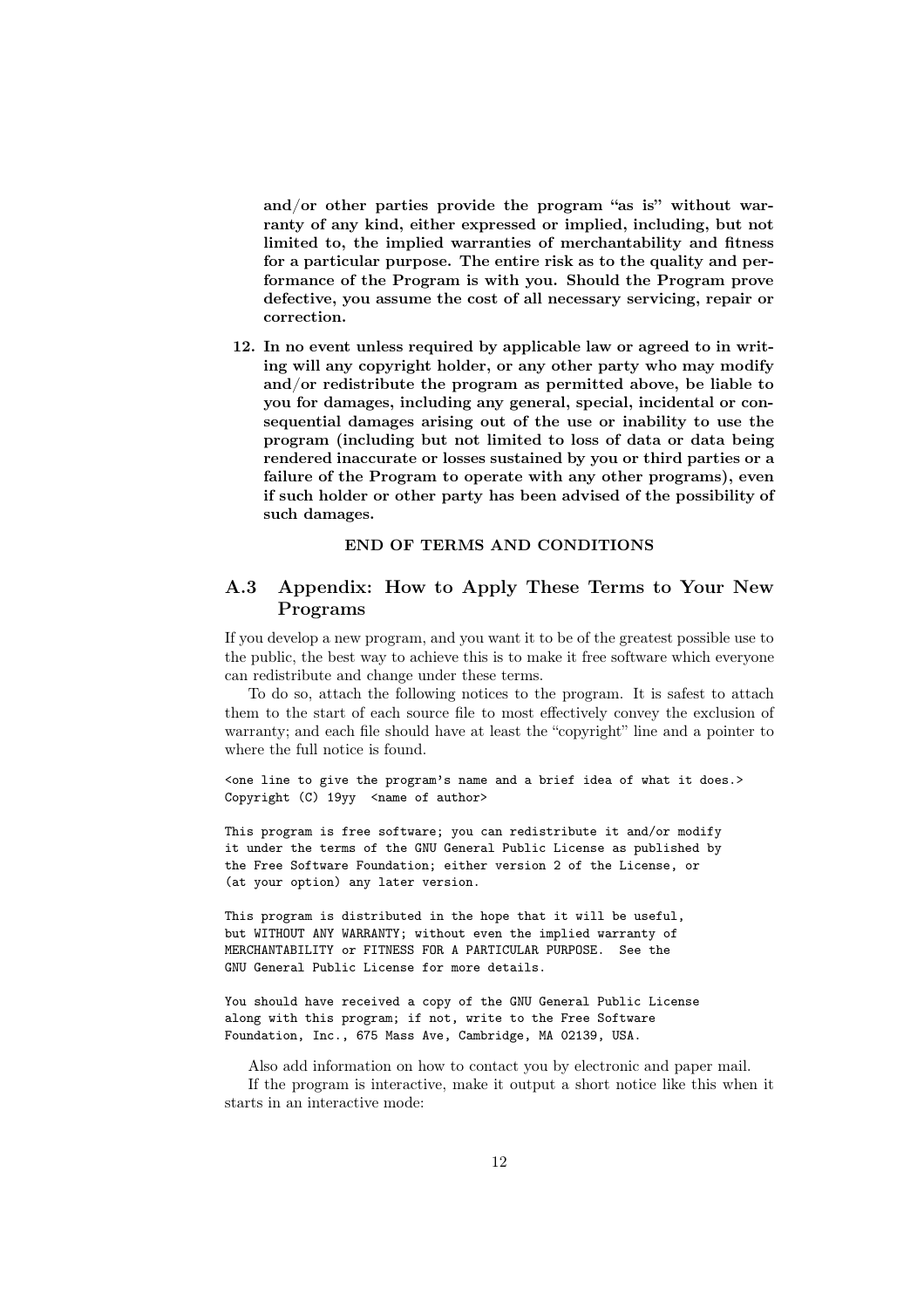```
Gnomovision version 69, Copyright (C) 19yy name of author
Gnomovision comes with ABSOLUTELY NO WARRANTY; for details type 'show w'.
This is free software, and you are welcome to redistribute it
under certain conditions; type 'show c' for details.
```
The hypothetical commands 'show w' and 'show c' should show the appropriate parts of the General Public License. Of course, the commands you use may be called something other than 'show w' and 'show c'; they could even be mouse-clicks or menu items–whatever suits your program.

You should also get your employer (if you work as a programmer) or your school, if any, to sign a "copyright disclaimer" for the program, if necessary. Here is a sample; alter the names:

```
Yoyodyne, Inc., hereby disclaims all copyright interest in the program
'Gnomovision' (which makes passes at compilers) written by James Hacker.
<signature of Ty Coon>, 1 April 1989
Ty Coon, President of Vice
```
This General Public License does not permit incorporating your program into proprietary programs. If your program is a subroutine library, you may consider it more useful to permit linking proprietary applications with the library. If this is what you want to do, use the GNU Library General Public License instead of this License.

## Index

Numbers written in italic refer to the page where the corresponding entry is described, the ones underlined to the code line of the definition, the rest to the code lines where the entry is used.

| <b>Symbols</b>                                                                                                                                                                                                                                                                                                                                                                                                         |                                                        |
|------------------------------------------------------------------------------------------------------------------------------------------------------------------------------------------------------------------------------------------------------------------------------------------------------------------------------------------------------------------------------------------------------------------------|--------------------------------------------------------|
| $\setminus$ "<br>36                                                                                                                                                                                                                                                                                                                                                                                                    | 43                                                     |
| $\backslash$ #<br>30                                                                                                                                                                                                                                                                                                                                                                                                   |                                                        |
| 38<br>\\$                                                                                                                                                                                                                                                                                                                                                                                                              | A                                                      |
| \%<br>31                                                                                                                                                                                                                                                                                                                                                                                                               | $\a$ 50                                                |
| 32<br>\&                                                                                                                                                                                                                                                                                                                                                                                                               | $\mathbf C$                                            |
| $\setminus$<br>35                                                                                                                                                                                                                                                                                                                                                                                                      | $\lambda$ chardef  22                                  |
| \.<br>89                                                                                                                                                                                                                                                                                                                                                                                                               | \cmtt@accent  79, 88, 89                               |
| 48                                                                                                                                                                                                                                                                                                                                                                                                                     | $\{\text{Cmtt@dcfontsfalse}\dots\dots\dots\dots 9\}$   |
| $\delta$ . $\delta$ . $\delta$ . $\delta$ . $\delta$ . $\delta$ . $\delta$ . $\delta$ . $\delta$ . $\delta$ . $\delta$ . $\delta$ . $\delta$ . $\delta$ . $\delta$ . $\delta$ . $\delta$ . $\delta$ . $\delta$ . $\delta$ . $\delta$ . $\delta$ . $\delta$ . $\delta$ . $\delta$ . $\delta$ . $\delta$ . $\delta$ . $\delta$ . $\delta$ . $\delta$ . $\delta$ . $\delta$ . $\delta$ . $\delta$ . $\delta$ . $\delta$ . | $\{\text{Cmtt@dcfontstrue} \dots \dots \dots \ 5, 8\}$ |
| $\delta$ \@tabacckludge<br>47                                                                                                                                                                                                                                                                                                                                                                                          | \cmtt@overridetrue  7                                  |
|                                                                                                                                                                                                                                                                                                                                                                                                                        |                                                        |
| 42                                                                                                                                                                                                                                                                                                                                                                                                                     | D                                                      |
| \{<br>40                                                                                                                                                                                                                                                                                                                                                                                                               | \DeclareFontEncoding  11                               |
|                                                                                                                                                                                                                                                                                                                                                                                                                        | $\Delta$ DeclareFontFamily  54                         |
| $\lambda$<br>41                                                                                                                                                                                                                                                                                                                                                                                                        | $\Delta$ reFontShape 55, 61, 65, 69, 73-76             |
| $\backslash$ $\hat{\phantom{a}}$<br>33                                                                                                                                                                                                                                                                                                                                                                                 | $\Delta$ PeclareFontSubstitution  12                   |
| 39<br>$\setminus$                                                                                                                                                                                                                                                                                                                                                                                                      |                                                        |
| $\overline{1}$<br>37                                                                                                                                                                                                                                                                                                                                                                                                   | $\Delta$ 14, 46                                        |
| $\mathcal{N}$                                                                                                                                                                                                                                                                                                                                                                                                          | $\Delta$ PeclareTextCommand  88, 89, 98                |